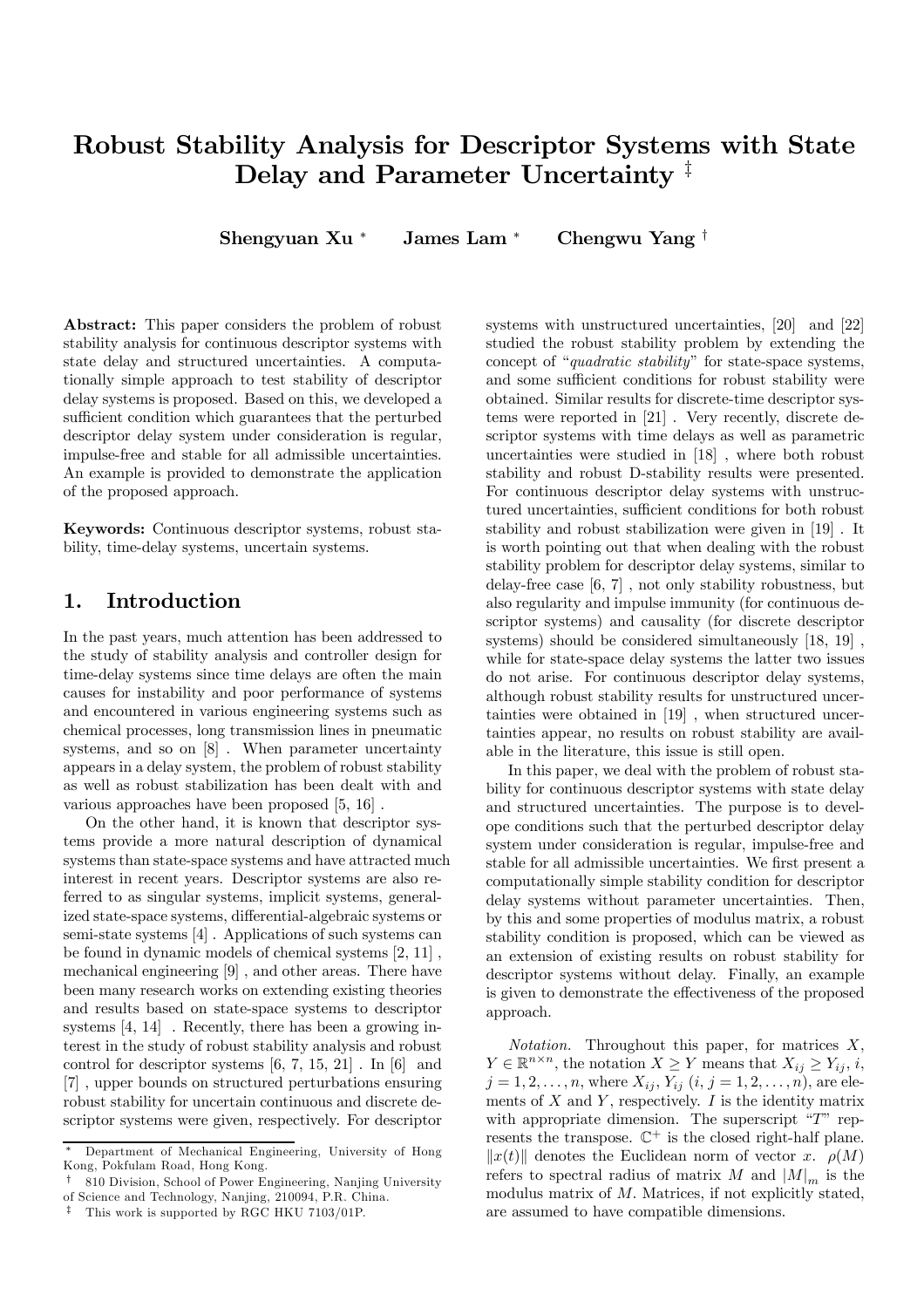## 2. Preliminaries and Problem Formulation

Consider the following linear continuous descriptor system with parameter uncertainties and state delay:

$$
\begin{aligned}\n(\Sigma): \qquad E\dot{x}(t) &= (A + \Delta A)x(t) \\
&\quad + (A_d + \Delta A_d)x(t - \tau) \\
&\quad x(t) &= \phi(t), \ t \in (-\tau, 0]\n\end{aligned} \tag{1}
$$

where  $x(t) \in \mathbb{R}^n$  is the state,  $u(t) \in \mathbb{R}^m$  is the control input. The matrix  $E \in \mathbb{R}^{n \times n}$  may be descriptor, we shall assume that rank  $E = r \le n$ . A and  $A_d$  are known real constant matrices with appropriate dimensions.  $\tau > 0$  is a constant time delay of the system,  $\phi(t)$  is the compatible continuous vector valued initial condition. ∆A and  $\Delta A_d$  are time-invariant parameter uncertainties and are assumed to have the following properties [7, 13] :

$$
|\Delta A|_m \le M_A, \ |\Delta A_d|_m \le M_d \tag{3}
$$

where  $M_A$  and  $M_d$  are constant matrices whose elements are all nonnegative. The constant matrices  $M_A$  and  $M_d$ represent the highly structured information for the additive perturbation matrices  $\Delta A$  and  $\Delta A_d$ . The parameter uncertainties  $\Delta A$  and  $\Delta A_d$  are said to be admissible if (3) holds.

The nominal descriptor delay system of (1) can be written as:

$$
E\dot{x}(t) = Ax(t) + A_d x(t - \tau). \tag{4}
$$

Definition 1 [4, 14]

- (I) The pair  $(E, A)$  is said to be regular if  $\det(sE A)$ is not identically zero.
- (II) The pair  $(E, A)$  is said to be impulse-free if deg(det(sE−  $A$ )) = rank E.
- (III) The pair  $(E, A)$  is said to be stable if all of its finite eigenvalues are in the open left-half plane.

The descriptor delay system (4) may have an impulsive solution, however, the regularity and the absence of impulses of the pair  $(E, A)$  ensure the existence and uniqueness of an impulse-free solution to this system, which is shown in the following lemma.

**Proposition 1** [19] Suppose the pair  $(E, A)$  is regular and impulse free, then the solution to  $(4)$  exists and is impulse-free and unique on  $(0, \infty)$ .

In view of this, we introduce the following definition for descriptor delay system (4).

#### Definition 2 [19]

- (I) The descriptor delay system (4) is said to be regular and impulse-free if the pair  $(E, A)$  is regular and impulse free.
- (II) The descriptor delay system (4) is said to be stable if for any  $\varepsilon > 0$  there exists a scalar  $\delta(\varepsilon) > 0$  such that, for any compatible initial conditions  $\phi(t)$  satisfying

 $\sup_{-\tau \leq t \leq 0} ||\phi(t)|| \leq \delta(\varepsilon)$ , the solution  $x(t)$  of system (4) satisfies  $||x(t)|| \leq \varepsilon$ . Furthermore,

$$
x(t) \to 0, \ t \to \infty
$$

The purpose of this paper is to develop robust  $\alpha$ stability conditions for descriptor delay systems. To this end, it is worth pointing out that the regularity, impulse immunity as well as stability robustness should be considered simultaneously when dealing with the problem of robust stability analysis for uncertain descriptor delay systems [19] , which is similar to the robust stability analysis for uncertain descriptor systems without delay  $[6, 7]$ .

#### 3. Main Results

In this section, a computationally simple robust stability condition for descriptor delay systems will be developed. We first present the following lemma which will play a key role in the derivation of our main results.

**Lemma 1** Suppose the pair  $(E, A)$  is regular, impulsefree and stable, then the descriptor delay system  $(4)$  is regular, impulse-free and stable if

$$
\rho\left[\left(sE-A\right)^{-1}A_d\right] < 1, \quad \forall \ s \in \mathbb{C}^+. \tag{5}
$$

Proof. From the Definition 2, the regularity and impulse immunity of the pair  $(E, A)$  implies that the descriptor delay system (4) is regular, impulse-free. To show the stability of system (4), we first note that from [4] the regularity and impulse immunity of the pair  $(E, A)$  guarantees that there exist two invertible matrices P and O such that

$$
PEQ = \left[ \begin{array}{cc} I & 0 \\ 0 & 0 \end{array} \right], \; PAQ = \left[ \begin{array}{cc} A_1 & 0 \\ 0 & I \end{array} \right] \tag{6}
$$

where  $A_1 \in \mathbb{R}^{r \times r}$ . Since the pair  $(E, A)$  is stable, we have that  $sI - A_1$  is invertible for all  $s \in \mathbb{C}^+$ , which implies that  $(sE - A)^{-1}$  is well defined for all  $s \in \mathbb{C}^+$ . Now, write

$$
PA_dQ = \begin{bmatrix} A_{d1} & A_{d2} \\ A_{d3} & A_{d4} \end{bmatrix}
$$
 (7)  
h (6) Noting

compatibly with (6). Noting

$$
\lim_{s \to \infty} (sE - A)^{-1} A_d = Q \begin{bmatrix} 0 & 0 \\ -A_{d3} & -A_{d4} \end{bmatrix} Q^{-1}.
$$
 (8)

This together with (5) implies that

$$
\rho(A_{d4}) < 1. \tag{9}
$$

Now set  $\xi(t) = Qx(t)$  and decompose

$$
\xi(t) = \left[ \begin{array}{cc} \xi_1(t)^T & \xi_2(t)^T \end{array} \right]^T
$$

where  $\xi_1(t) \in \mathbb{R}^r$  and  $\xi_2(t) \in \mathbb{R}^{n-r}$ . Then, noting (6) and (7), system (4) can be transformed to  $\overline{A}(\epsilon)(t) + \overline{A}(\epsilon(t-1)) + \overline{A}(\epsilon(t-1))$ 

$$
\dot{\xi}_1(t) = A_1 \xi_1(t) + A_{d1} \xi_1(t - h) + A_{d2} \xi_2(t - h)
$$
  

$$
\xi_2(t) = -A_{d3} \xi_1(t - h) - A_{d4} \xi_2(t - h).
$$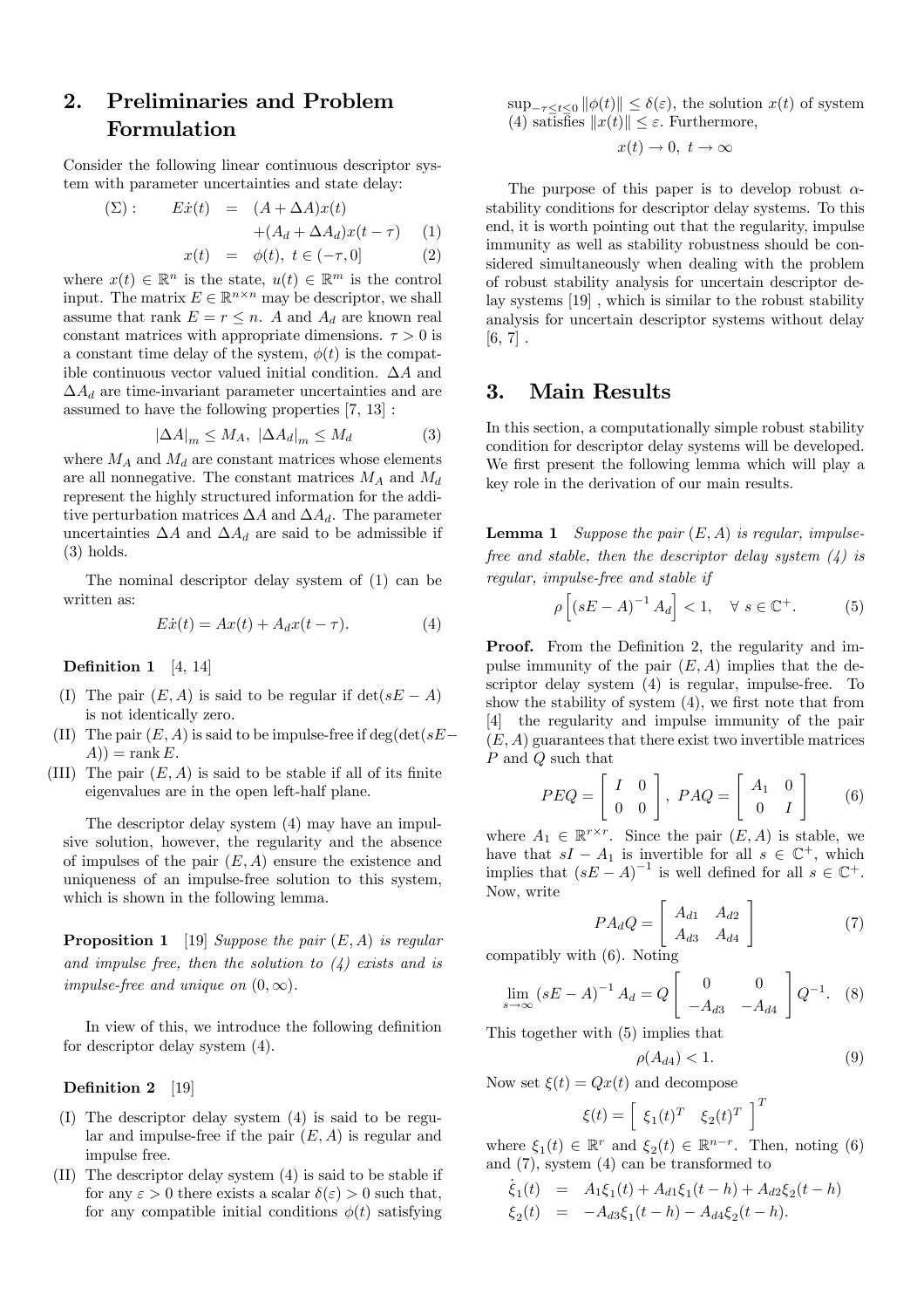On the other hand, considering (5), it is easy to see

$$
\det \left[I - \left(sE - A\right)^{-1} A_d e^{-s\tau}\right] \neq 0, \quad \forall \ s \in \mathbb{C}^+.
$$

Using this and noting det  $(sE - A) \neq 0$  for all  $s \in \mathbb{C}^+$ , we have

$$
\det\left(sE - A - A_d e^{-s\tau}\right)
$$
  
= det  $(sE - A)$  det  $\left[I - (sE - A)^{-1} A_d e^{-s\tau}\right] \neq 0, \forall s \in \mathbb{C}^+.$   
(10)

That is,

$$
\det\begin{bmatrix} sI - A_1 - A_{d1}e^{-s\tau} & -A_{d2}e^{-s\tau} \\ -A_{d3}e^{-s\tau} & -I - A_{d4}e^{-s\tau} \end{bmatrix} \neq 0, \quad \forall s \in \mathbb{C}^+.
$$

From this and (9) and along the same lines as in the proof of Theorems A and B (page 384) in [10] we can show that

$$
\xi_1(t)\to 0,\ \xi_2(t)\to 0, t\to \infty.
$$

This implies

$$
x(t) \to 0, \ t \to \infty.
$$
Therefore, the descriptor delay system (4) is stable.  $\square$ 

The following lemmas will be used in the proof of our main results.

**Lemma 2** [7, 17] For any  $n \times n$  matrices X, Y and Z with  $|X|_m \leq Z$ , we have

- (a)  $|XY|_m \leq |X|_m |Y|_m \leq Z |Y|_m$
- (b)  $|X + Y|_m \leq |X|_m + |Y|_m \leq Z + |Y|_m$
- (c)  $\rho(X) \leq \rho(|X|_m) \leq \rho(Z)$
- (d)  $\rho(XY) \leq \rho(|X|_m |Y|_m) \leq \rho(Z|Y|_m)$
- (e)  $\rho(X + Y) \le \rho(|X + Y|_m) \le \rho(|X|_m + |Y|_m) \le \rho(Z + Y)$  $|Y|_m$ .

**Lemma 3** [12] For any  $n \times n$  matrices X, if  $\rho(X) < 1$ , then det(I – X)  $\neq$  0.

**Lemma 4** [1] A regular pair  $(E, A)$  is impulse-free if and only if  $(sE - A)^{-1}$  is proper.

**Lemma 5** [3] Let  $M(s)$  be a square rational matrix and be decomposed uniquely as  $M(s) = M_p(s) + M_{sp}(s)$ , where  $M_p(s)$  is a polynomial matrix and  $M_{sp}(s)$  is a strictly proper rational matrix. Then  $M^{-1}(s)$  is proper if and only if  $M_p^{-1}(s)$  exists and is proper.

Suppose the pair  $(E, A)$  is regular, impulse-free and stable, then we can write

$$
(sE - A)^{-1} = G(s) + H \tag{11}
$$

where  $G(s)$  is a strictly proper rational matrix which is analytic in right-half  $s$ -plane and  $H$  is a constant matrix.

**Lemma 6** [6] If the pair  $(E, A)$  is regular, impulse-free and stable, then

$$
\left| (sE - A)^{-1} \right|_{m} \le L + |H|_{m} \tag{12}
$$

where

$$
L = \int_0^\infty |G(t)|_m \, dt. \tag{13}
$$

 $\begin{array}{c} \n\text{and } G(t) \text{ is the impulse response of } G(s) \text{ which is given} \n\end{array}$ in (11).

Now we are in a position to present the robust stability result for uncertain discrete descriptor delay systems.

**Theorem 1** Suppose the pair  $(E, A)$  is regular, impulsefree and stable, then the uncertain descriptor delay system  $(\Sigma)$  is still regular, impulse-free and stable for all admissible uncertainties  $\Delta A$  and  $\Delta A_d$  if

$$
\rho \left[ \left( L+|H|_{m} \right) M_{A} \right] + \rho \left[ \left( L+|H|_{m} \right) \left( |A_{d}|_{m} + M_{d} \right) \right] < 1 \tag{14}
$$

where  $H$  and  $L$  are given in (11) and (13), respectively.

Proof. From (14), it is easy to show that

$$
\rho\left[\left(L+|H|_{m}\right)M_{A}\right]<1.\tag{15}
$$

Then, by Lemma 2 and (11) we have

$$
\rho [(sE - A)^{-1} \Delta A] \leq \rho [(sE - A)^{-1} \Delta A]_m
$$
  
\n
$$
\leq \rho [(sE - A)^{-1}]_m |\Delta A|_m
$$
  
\n
$$
\leq \rho [(L + |H|_m) M_A] < 1 \quad (16)
$$

for all  $s \in \mathbb{C}^+$ . Therefore, it follows from Lemma 3 that

$$
\det \left[ I - (sE - A)^{-1} \Delta A \right] \neq 0, \quad \forall s \in \mathbb{C}^+.
$$
Thus,  $\forall s \in \mathbb{C}^+$ ,

$$
\det (sE - A - \Delta A)
$$
  
= \det (sE - A) \det [I - (sE - A)^{-1} \Delta A] \neq 0.

This implies that the pair  $(E, A + \Delta A)$  is regular for all admissible uncertainties. Next, we shall show that, for all admissible uncertainties, the pair  $(E, A + \Delta A)$  is impulse-free. Applying Lemma 2 and noting (15), it can be seen that

$$
\rho(H\Delta A) \leq \rho(|H\Delta A|_m) \leq \rho(|H|_m M_A)
$$
  

$$
\leq \rho[(L+|H|_m) M_A] < 1.
$$

By Lemma 3, we have that  $I - H\Delta A$  is invertible. Now, considering (11) we can write

$$
[sE - (A + \Delta A)]^{-1}
$$
  
= 
$$
[I - (sE - A)^{-1} \Delta A]^{-1} (sE - A)^{-1}
$$
  
= 
$$
[(I - H\Delta A) - G(s)\Delta A]^{-1} (sE - A)^{-1}.
$$
 (17)

Taking into account  $G(s)\Delta A$  is strictly proper and  $I H\Delta A$  is invertible, it then follows from Lemma 5 that  $[(I - H\Delta A) - G(s)\Delta A]^{-1}$  is proper. Noting this and recalling that  $(sE - A)^{-1}$  is proper, we have that

$$
[sE - (A + \Delta A)]^{-1}
$$

is proper too. Therefore, it follows from Lemma 4 that the pair  $(E, A + \Delta A)$  is impulse-free. This together with the regularity of the pair  $(E, A + \Delta A)$  implies that the uncertain descriptor delay system  $(\Sigma)$  is regular and impulse-free for all admissible uncertainties..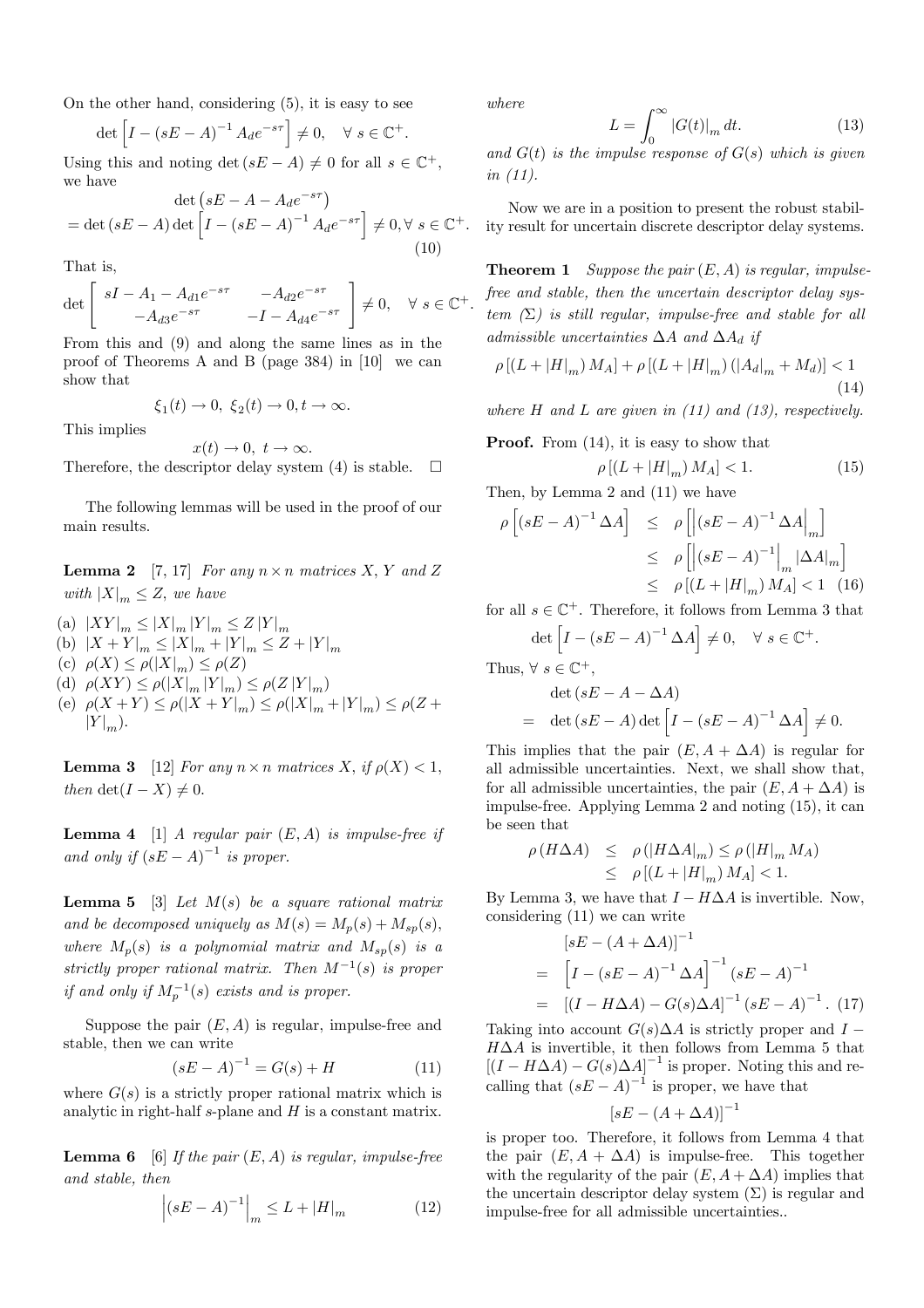On the other hand, by Theorem 9.8.3 in [12] , it follows from (16) that for all  $s \in \mathbb{C}^+$  we can write

$$
\[I - (sE - A)^{-1} \Delta A\]^{-1} = I + (sE - A)^{-1} \Delta A + [(sE - A)^{-1} \Delta A]^2 + \cdots
$$

Using this and (15), we have

$$
\rho\left[\left|\left(I - (sE - A)^{-1} \Delta A\right)^{-1}\Big|_{m}\right]\right]
$$
\n
$$
\leq \rho\left[I + \left|(sE - A)^{-1} \Delta A\right|_{m} + \left|\left[(sE - A)^{-1} \Delta A\right]_{m}^{2}\right|_{m} + \cdots\right]
$$
\n
$$
\leq \rho\left[I + \left|(sE - A)^{-1}\right|_{m} |\Delta A|_{m} + \left|\left|(sE - A)^{-1}\right|_{m} |\Delta A|_{m}\right|^{2} + \cdots\right]
$$
\n
$$
\leq 1 + \rho\left[(L + |H|_{m}) M_{A}\right]
$$
\n
$$
+ \rho\left(\left[(L + |H|_{m}) M_{A}\right]^{2}\right) + \cdots
$$
\n
$$
= 1/(1 - \rho\left[(L + |H|_{m}) M_{A}\right]).
$$

Hence,

$$
\rho \left[ \left( sE - (A + \Delta A) \right)^{-1} (A_d + \Delta A_d) \right]
$$
\n
$$
= \rho \left[ \left( I - \left( sE - A \right)^{-1} \Delta A \right)^{-1} \left( sE - A \right)^{-1} (A_d + \Delta A_d) \right]
$$
\n
$$
\leq \rho \left[ \left| \left( I - \left( sE - A \right)^{-1} \Delta A \right)^{-1} \right|_m \left| \left( sE - A \right)^{-1} \right|_m
$$
\n
$$
\times \left| (A_d + \Delta A_d) \right|_m \right]
$$
\n
$$
\leq \rho \left[ \left| \left( I - \left( sE - A \right)^{-1} \Delta A \right)^{-1} \right|_m \right]
$$
\n
$$
\times \rho \left[ \left| \left( sE - A \right)^{-1} \right|_m \left| \left( A_d + \Delta A_d \right) \right|_m \right]
$$
\n
$$
\leq \frac{\rho \left[ \left( L + |H|_m \right) \left( |A_d|_m + M_d \right) \right]}{1 - \rho \left[ \left( L + |H|_m \right) M_A \right]}.
$$
\n(18)

From (14), it can be easily shown that

$$
\frac{\rho\left[ (L+|H|_m) \left( |A_d|_m + M_d \right) \right]}{1 - \rho\left[ (L+|H|_m) M_A \right]} < 1.
$$

This together with (18) gives

$$
\rho\left[\left(sE - \left(A + \Delta A\right)\right)^{-1}\left(A_d + \Delta A_d\right)\right] < 1. \tag{19}
$$

By recalling the pair  $(E, A + \Delta A)$  is regular and impulsefree, noting (19) and using Lemma 1, we have the uncertain descriptor delay system  $(\Sigma)$  regular, impulse-free and stable for all admissible uncertainties.  $\Box$ 

Remark 1 Theorem 1 provides a simple method to test whether the uncertain descriptor delay system  $(\Sigma)$  is regular, impulse-free and stable for all admissible uncertainties under the assumption that the pair  $(E, A)$  is regular, impulse-free and stable. Note that in order to use Theorem 1, the computation of the matrices  $L$  and  $H$  is necessary. A simple method proposed in [6] can be resorted to and the matrices L and H can thus be easily computed.

**Remark 2** In the case when  $A_d = 0$  and  $M_d = 0$ , that is, the time-delay system  $(\Sigma)$  reduces to a descriptor system without delay, it is easy to verify that Theorem 1 coincides with Theorem 2.7 in [6] , therefore, Theorem 1 can be viewed as an extension of existing results on robust stability for descriptor systems with delay-free to descriptor delay systems.

### 4. Example

Consider the uncertain continuous descriptor delay system  $(\Sigma)$  with parameters as follows:

$$
E = \begin{bmatrix} 0 & -1 & 0 & 0 \\ 1 & -1 & 0 & 1 \\ 0 & 0 & 0 & 0 \\ 0.5 & -0.5 & 0 & 0.5 \end{bmatrix},
$$
  
\n
$$
A = \begin{bmatrix} 0 & 6 & 0 & 0 \\ -5 & 5.5 & 0 & -5 \\ 0 & 1 & 0 & -2 \\ -2.5 & 2.75 & 1 & -2.5 \end{bmatrix},
$$
  
\n
$$
A_d = \begin{bmatrix} 0 & -0.6 & 0.1 & 0 \\ -0.4 & -0.1 & 0.2 & 0 \\ 0 & 0.1 & -0.1 & 0.2 \\ 0.1 & -0.1 & 0 & -0.5 \end{bmatrix}
$$
  
\n
$$
M_A = \begin{bmatrix} 0.1 & 0.1 & 0.1 & 0 \\ 0.1 & 0.1 & 0.1 & 0.1 \\ 0.1 & 0 & 0.2 & 0.1 \end{bmatrix},
$$
  
\n
$$
M_d = \begin{bmatrix} 0.1 & 0.2 & 0.1 & 0.1 \\ 0.1 & 0 & 0.1 & 0.1 \\ 0.1 & 0.3 & 0 & 0.1 \\ 0.2 & 0 & 0.1 & 0 \end{bmatrix}.
$$

The time delay is  $\tau = 2$ . It can be verified that there exist two invertible matrices

$$
U = \begin{bmatrix} U_a \\ U_b \end{bmatrix} = \begin{bmatrix} -1 & 0 & 0 & 0 \\ 0.5 & -1 & 0 & 0 \\ 0 & 0.5 & 0 & -1 \\ 0 & 0 & -1 & 0 \end{bmatrix}
$$

$$
V = \begin{bmatrix} V_a & V_b \end{bmatrix} = \begin{bmatrix} 0 & -1 & 0 & -0.5 \\ 1 & 0 & 0 & 0 \\ 0 & 0 & -1 & 0 \\ 0.5 & 0 & 0 & 0.5 \end{bmatrix}
$$

such that

$$
UEV = \left[\begin{array}{c|c} I & 0 \\ \hline 0 & 0 \end{array}\right] = \left[\begin{array}{cc|c} 1 & 0 & 0 & 0 \\ 0 & 1 & 0 & 0 \\ \hline 0 & 0 & 0 & 0 \\ 0 & 0 & 0 & 0 \end{array}\right],
$$